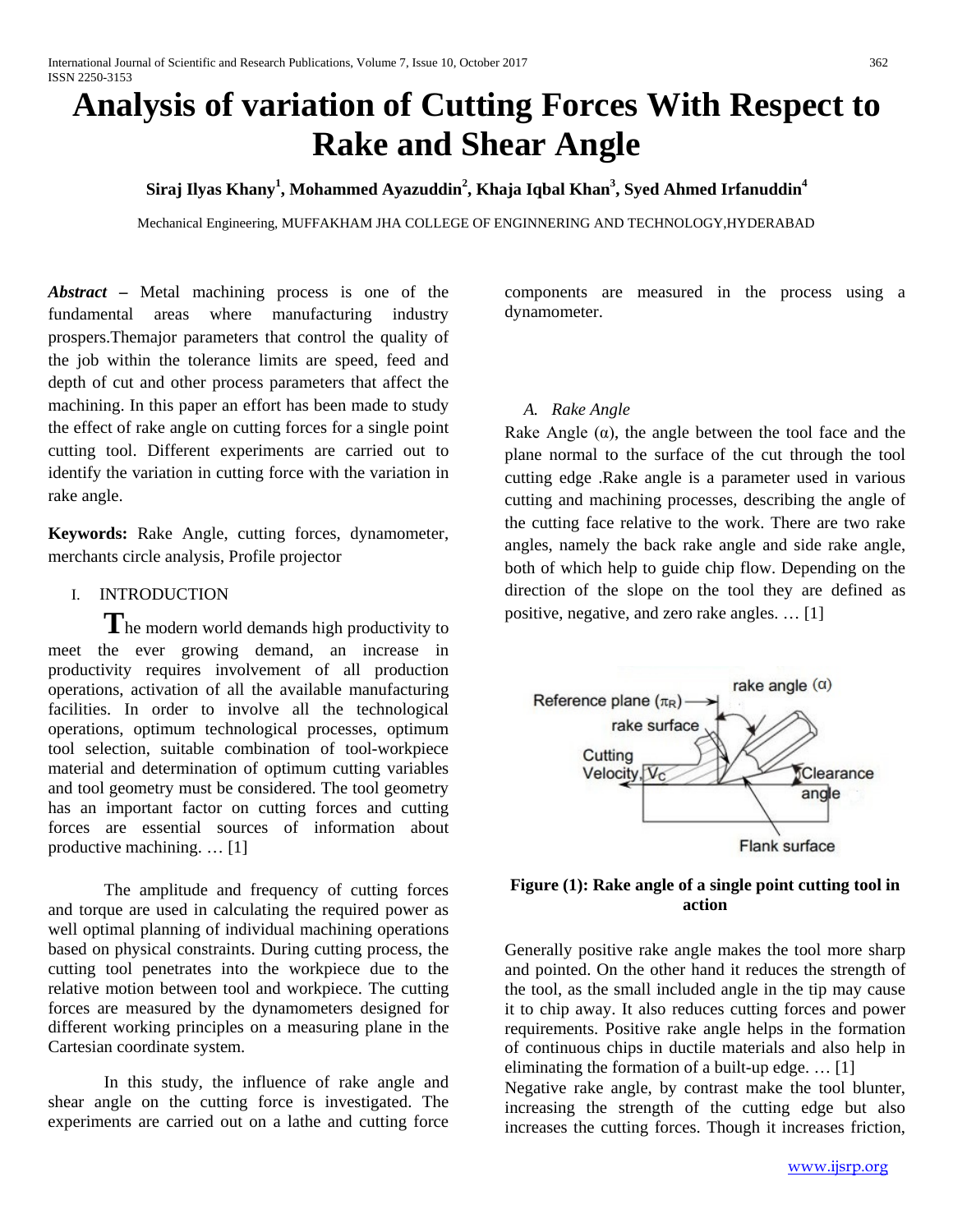resulting in higher temperatures yet it improves the surface finish. … [1]

A zero rake angle tool is the easiest to manufacture, but has tendency to a larger crater wear when compared to positive rake angle as the chip slides over the rake face. Recommended rake angles can vary depending on the material being cut, tool material, depth of cut, cutting speed, machine, and setup. Rake angles for drilling, milling, or sawing are often different. … [1]



## **Figure (2): Types of Rake angle on single point tool**

## *B. Cutting ForceComponents:*

In orthogonal cutting, the total cutting force (Fc) is conveniently resolved into two components in the horizontal and vertical direction, which can be directly measured using a force measuring device called a dynamometer. Also a small radial force will generate in zdirection which are shown in figure  $(3)$ . ... [1]



**Figure (3): cutting components**

# II. WORK MATERIAL, CUTTING TOOL and METHOD:

AISI 1018 steel has been used as the work piece material to conduct all the experiments. These type of materials are extensively used in the industrial applications. Samples were prepared from cylindrical bar with diameter of 25mm, prior to the experiments the specimens were turned with 1 mm cutting depth in order to remove the outer layer, which could appear discontinuous or unexpected hardening distribution due to theirextrusion production process. The chemical composition and mechanical properties of the selected work piece material are listed in table (1)

**Table (1): Main Composition of AISI 1018 steel**

| Carbon     | 0.17%         |
|------------|---------------|
| Silicon    | 0.27%         |
| Manganese  | 0.80%         |
| Phosphorus | 0.050% max    |
| Sulphur    | $0.050\%$ max |

**Table (2): Properties of AISI 1018 steel**

| Finish                           | <b>Bright Drawn</b> |
|----------------------------------|---------------------|
| <b>Yield Strength</b><br>(MPa)   | 340-600             |
| <b>Tensile Strength</b><br>(MPa) | 430-750             |
| Elongation %                     | $12 \text{ min}$    |
| Hardness (HB)                    | 120-220             |

Single point HSS (High speed steel) cutting tools were used in all the experiments. New tools were used for all experiments to ensure that tool condition is same in all the cases. Different rake angles were ground on each tool with the help of a tool cutter and grinder machine and the rake anglesis measured using profile projector as shown in figure (5).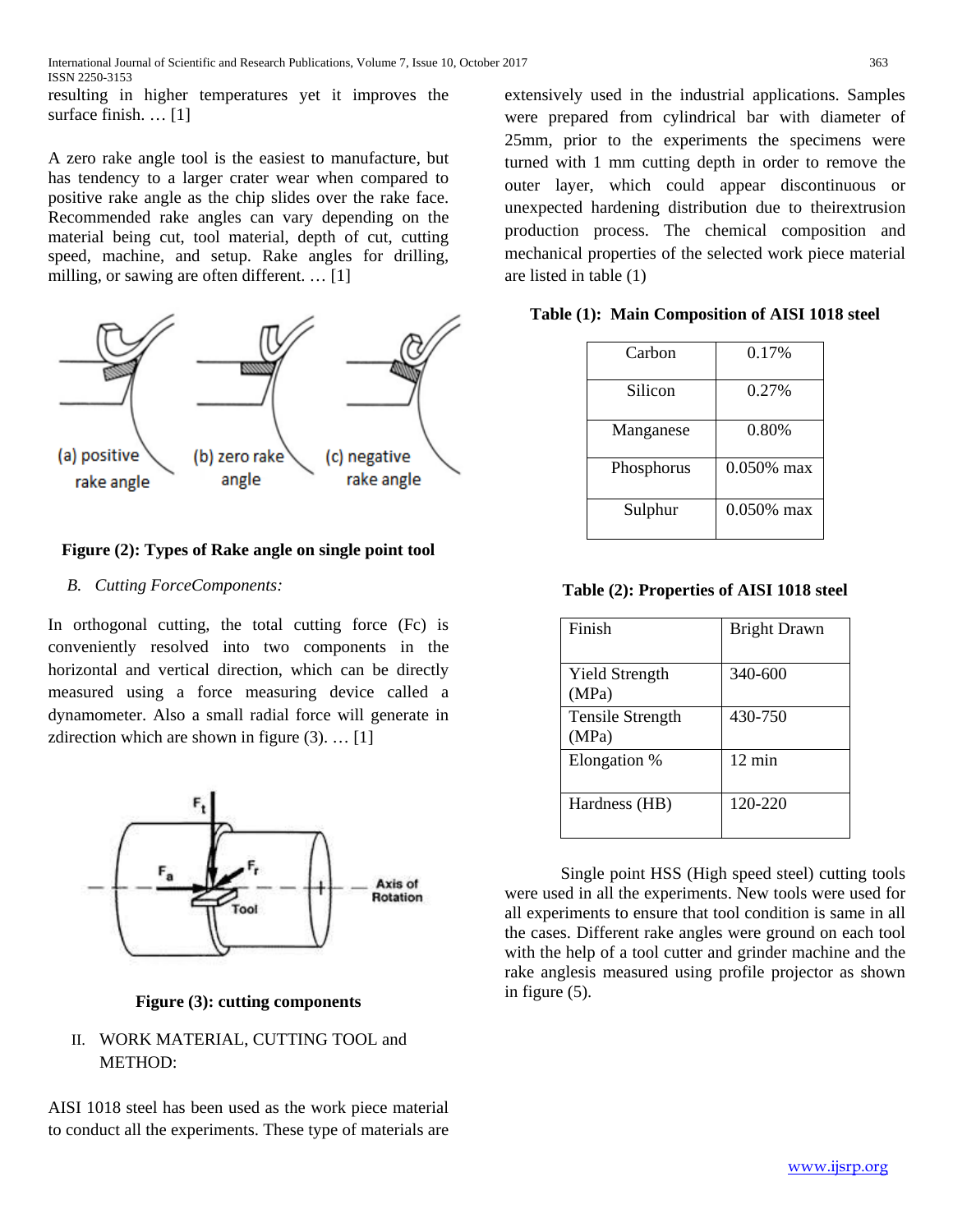

**Figure (4): Tool Geometry of single point cutting tool**



# **Figure (5): Measurement of rake angle using profile projector**

The various tool rake angles are:  $0^{\circ}$ ,  $5^{\circ}$ ,  $10^{\circ}$ ,  $17^{\circ}$ ,  $18^{\circ}$ ,  $20^{\circ}$ ,  $25^{\circ}$  and a constant clearance angle was used. While turning a ductile material by a sharp tool, the continuous chip would flow over the tool's rake surface and in the direction apparently perpendicular to the principal cutting edge. Practically, the chip may not flow along the orthogonal plane but this assumption is made for an ideal case.

The experiment were carried out by the use of lathe, dynamometer , and a couple of tools each having different rake angle ground on the rake face .The shear angle wasestimated by keeping the depth of cut (t) , feed  $(f)$ , and speed (N in RPM) constant and subsequently measuring chip thickness( $t_c$ ). In order to measure the forces generated while machining, a dynamometer was used and the cutting force components were measured.

Here the side rake angle, end cutting angle, side cutting angle, end clearance angle, side clearance angle *are*kept constant. The work piece for each experiment would have the same diameter (25mm) and a constant machining length. The experimental setup is shown in figure (6) and figure (7);



**Figure (6): Experimental setup**



**Figure (7): work piece and tool placed in setup along with dynamometre**

## III. RESULTS AND DISCUSSIONS

Below, the observations of the cutting forces, with respect to the rake angle and shear angle are tabulated in table no. (3)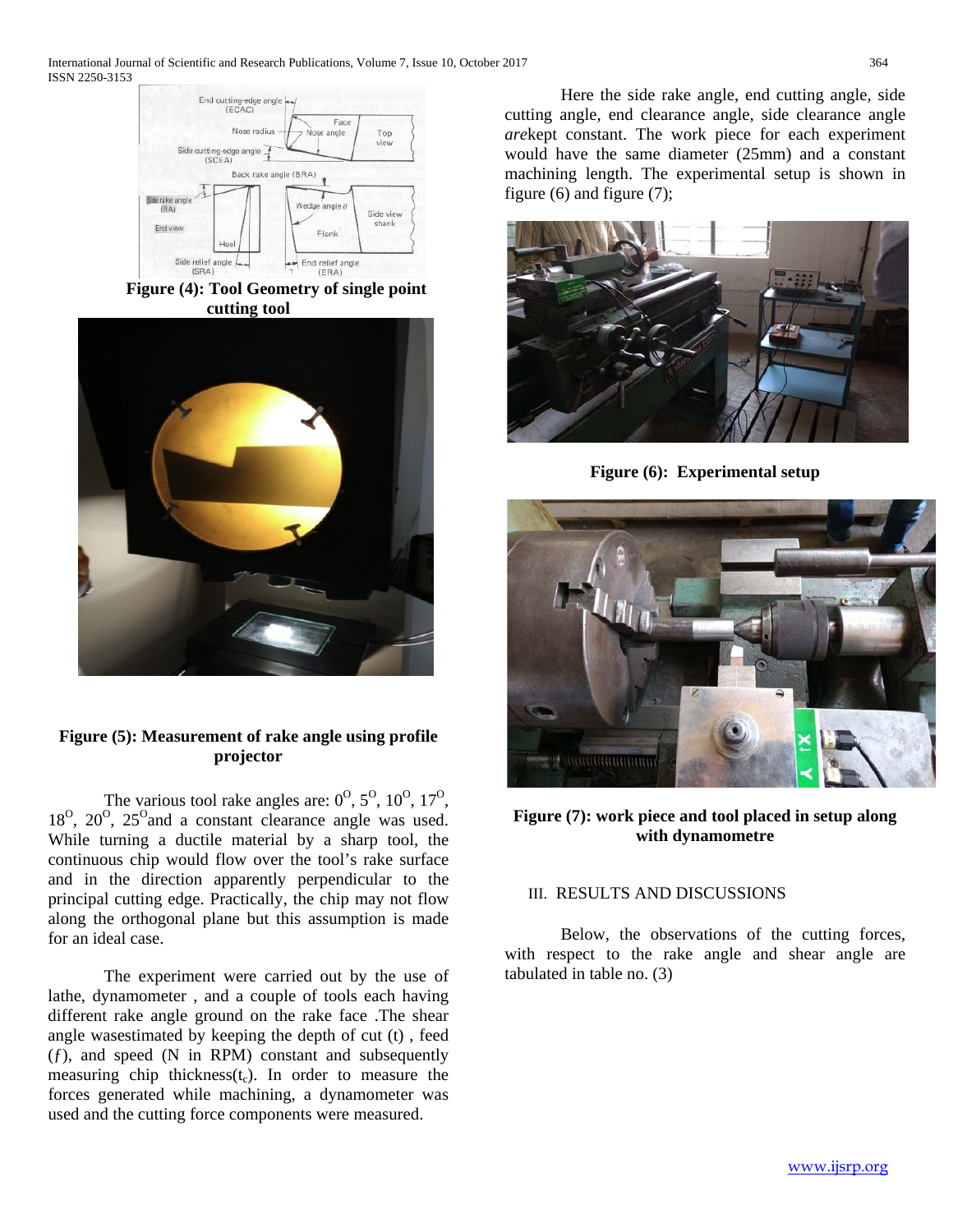| Sno. | Rake angle      | Chip<br>thickness | Chip<br>thickness               | Shear<br>angle<br>$(\phi)$ | <b>Experimental cutting Forces</b><br>(N) |            |       |                          |
|------|-----------------|-------------------|---------------------------------|----------------------------|-------------------------------------------|------------|-------|--------------------------|
|      |                 | (t)               | $(\alpha)$<br>ratio<br>$\omega$ |                            | E.                                        | $F_x(F_c)$ | F,    | F <sub>fbeoritical</sub> |
| l    | 0°              | 0.74              | 0.6757                          | 33.88                      | 29.4                                      | 29.4       | 117.6 | 29.4                     |
| 2    | 50              | 0.76              | 0.65                            | 34.46                      | 49                                        | 58.8       | 68.6  | 58.19                    |
| 3    | 10 <sup>o</sup> | 0.55              | 0.9                             | 46.41                      | 39.2                                      | 58.8       | 117.6 | 55.98                    |
| 4    | 17°             | 0.87              | 0.57                            | 38.18                      | 9.8                                       | 19.6       | 137.2 | 18.43                    |
| 5    | 18°             | 0.88              | 0.56                            | 32.78                      | 29.4                                      | 58.8       | 68.6  | 57.1                     |
| 6    | 20°             | 0.75              | 0.66                            | 38.7                       | 19.6                                      | 39.2       | 29.4  | 42.03                    |
| 7    | 25°             | 0.51              | 0.98                            | 56.6                       | 29.4                                      | 88.2       | 117.6 | 80.77                    |

**Table no. (3): Comparison of experimental and theoretical data**

#### *Here,*

Shear angle is estimated using therelation,

$$
\Phi = \tan^{-1}(\frac{\text{rcos}\alpha}{1-\text{rsin}\alpha})
$$

Where,

r is chip thickness ratio and  $\alpha$  is rake angle

Variation of experimental cutting forces, Fy in particular with respect to rake angle is illustrated in the graph shown in figure (8);



### **Figure (8): graph showing variation of cutting force (Fc) with respect to rake angle**

The theoretical approach to calculate cutting forces is given by merchant'sforce analysis. Pictorially the merchant's circle is shown in figure 9...[5]



## **Figure (9): Merchant's circle for Force Cutting Analysis**

From the figure (8) it is evident that

$$
\frac{F_c}{\cos(\beta - \alpha)} = \frac{F_t}{\sin(\beta - \alpha)}
$$

Therefore,

$$
F_c = F_t \cot(\beta \cdot \alpha)
$$